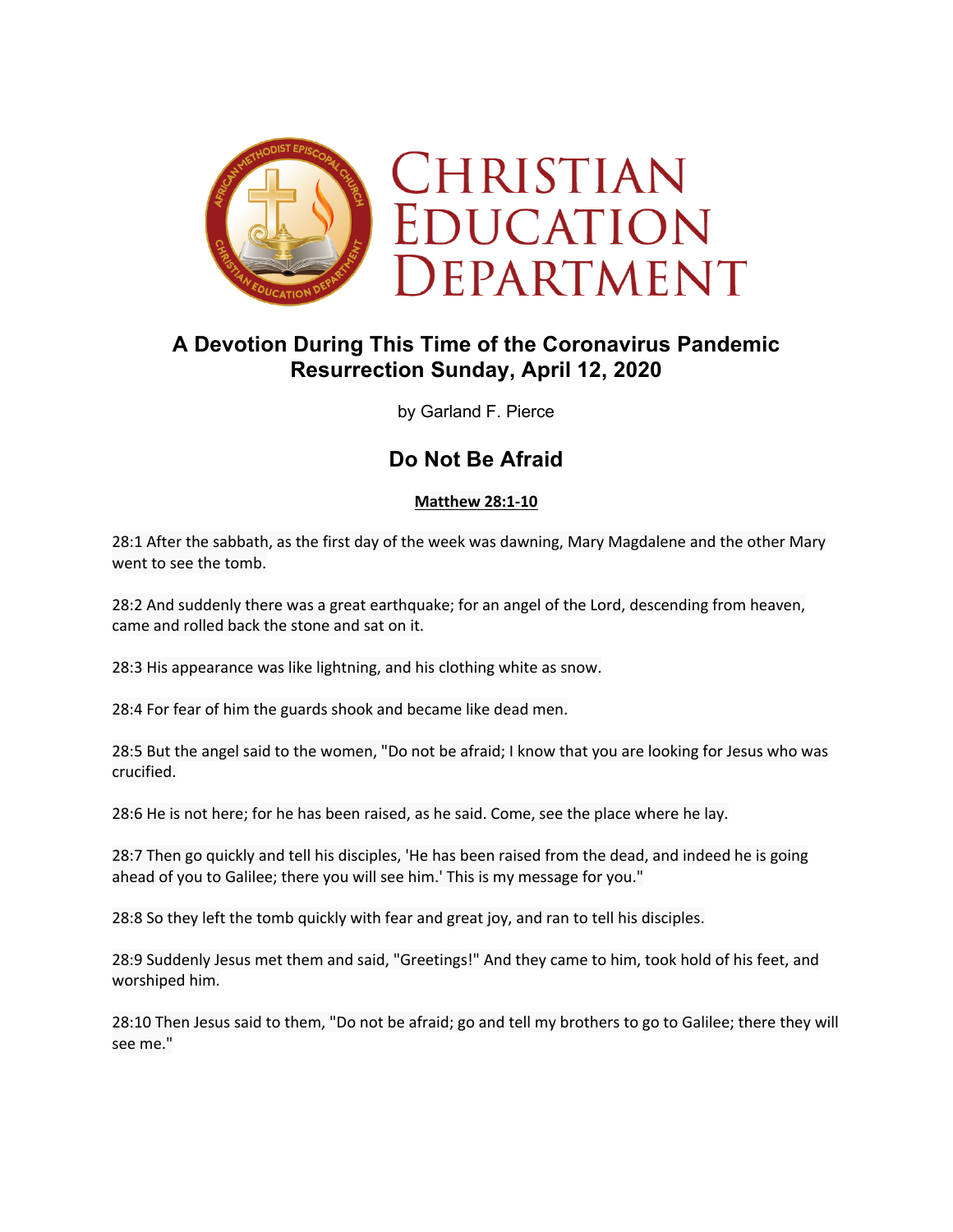It's a theme throughout the bible, starting with its first book, Genesis. Abram heard these words as did Hagar. Moses uttered a similar message to the Israelites while hearing even the same from God. Likewise, Joshua uttered the same and was reassured with these words from the Almighty. Ruth heard them. Jonathan said them to his friend and brother beloved, David. Commanders encouraged their troops with them. Elijah comforted the widow with the same. David said them to his son, Solomon. The psalmist sings them. Proverbs inspires and instructs with them. Isaiah, Jeremiah, Ezekiel, and Zechariah prophesy with them. Angels visit and encourage Joseph and Mary with these same words even before Jesus was born. Jesus utters them to his disciples, "Do not be afraid."

The Marys hear the same phrase from the angel on that first Easter morning, before they understood what had happened or can contain their grief, collect themselves, get their bearings, and regroup after such horror, loss, and fear. "Do not be afraid." The soldiers keeping guard of the tomb had become paralyzed with fear until they were like dead men. The women managed somehow to press on even in the midst of sorrow and fear. Death and resulting fear had been lurking around for days, if not for months, and years—the threat of the Roman government over poor and oppressed people, prophecies by Jesus of his impending departure, betrayal, trials in a broken criminal justice system, beatings, all culminating with a public execution of an innocent man who personified hope and the kingdom of God. A rushed burial in a borrowed tomb with a scattered, self-isolating family and community, hardly enough left to properly mourn. Mary, a grieving mother, and the other Mary, a mourning friend, are met that morning with, "Do not be afraid; I know that you are looking for Jesus who was crucified. He is not here; for he has been raised, as he said. Come, see the place where he lay. Then go quickly and tell his disciples, 'He has been raised from the dead, and indeed he is going ahead of you to Galilee; there you will see him.' This is my message for you."

Death is always with us. Fear is a natural and human response. Perhaps this is why "Do not be afraid" is uttered so often. This Easter feels different for most of us. Death is not just something dramatized and retold during the Good Friday service. Fear is not just something distant or abstract. This Easter, we feel it. This Easter, we see it. This Easter, we are keeping tally, keeping track, keeping distance, and keeping vigil. Death is literally in the air; and, we are afraid. We need to hear the angel's words, "Do not be afraid, he was dead; he has been raised; go quickly and tell his disciples."

That is what these women did! They ran and told, with fear AND great joy! We are Easter people in the midst of a pandemic who have been called to bear witness that Jesus, our Savior, is no longer dead but ALIVE! In the midst of this pandemic which has taken life, destroyed life, changed life—we must tell the good news with fear AND great joy! As these Marys are on their way to do as they have been instructed, they see and encounter the Resurrected One, who repeats, "Do not be afraid, go, tell."

So, Easter people, how do we go? How do we tell? At this time, our faithful response is staying at home. Our going may be virtual. Our telling maybe via phone or social media. Our going and our telling of the good news may be through our words and actions of caring and love even from at least 6 feet/1.829 meters away. Our going and our telling might be in our writing and our speaking truth to power. Fear alone might cause us to hurt, to hoard, to isolate, or to think of only ourselves. However, fear AND the great joy of Easter cause us to go and to tell. Fear AND the great joy of Easter cause us to declare in the midst of death and the threat thereof, "Christ is Risen! He is Risen Indeed! Hallelujah! AMEN!"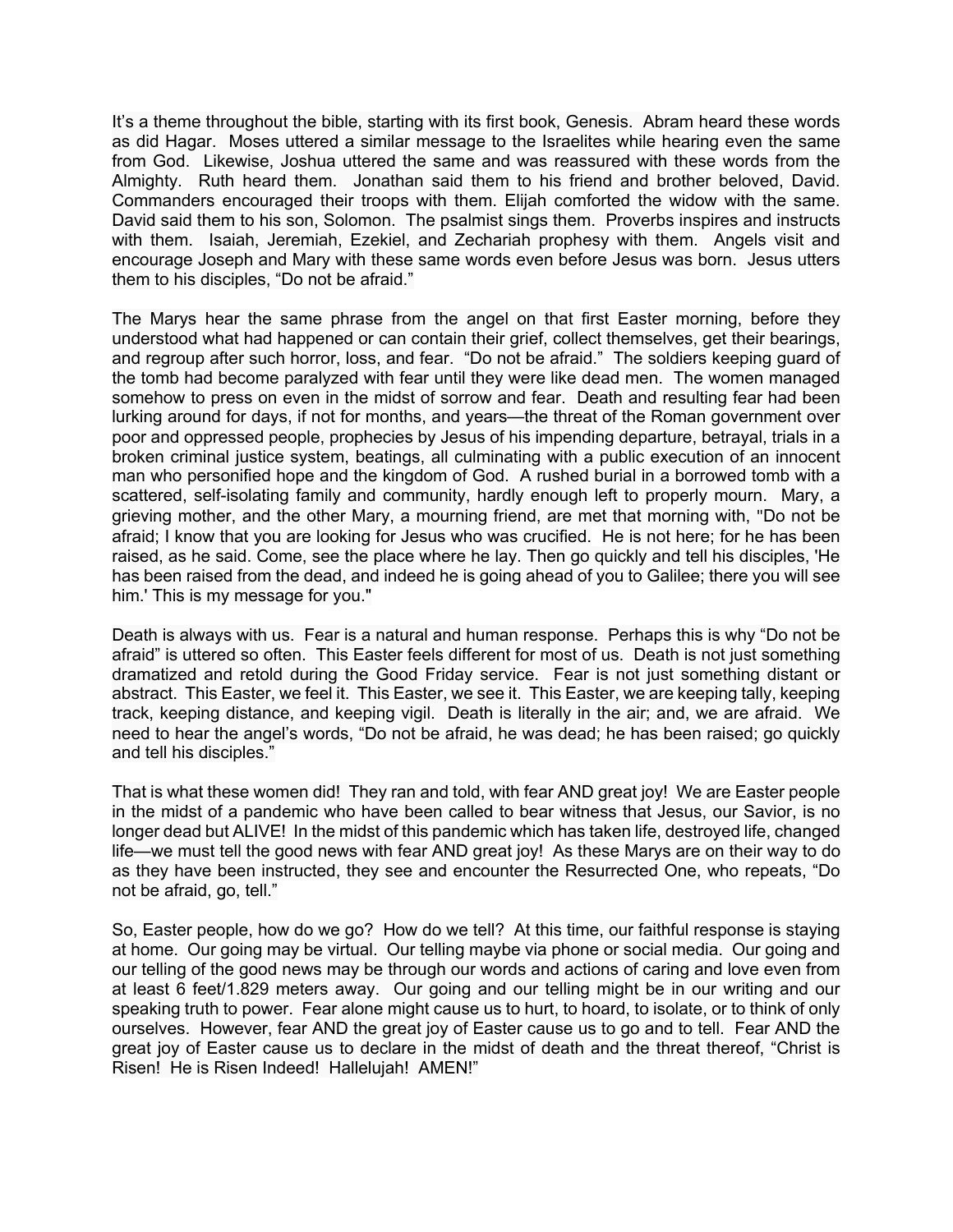**TALK:** Take a moment to be silent, then honestly share or reflect on any fears you currently may be experiencing. You may wish to repeat this phrase, "Do not be afraid; Christ is Risen; God is with us!" Likewise, share or reflect on those things which bring you joy today. You may wish to repeat this phrase, "Christ is Risen! He is Risen Indeed! Halleluiah!"

**PRAY:** O Lord Most High, who are not the God of the dead but of the living, we unite this day in thankful joy in the remembrance of the spirit's triumph over death. We bless You that out of this dust and out of these mortal conditions You are striving to raise immortal souls into a diviner fellowship, and to establish them forever in the heavenly dwelling places. Help us to set our affections on things above, so that we may finally know the riches of that inheritance which You did manifest through Your son, our Lord, whom we remember this day with joy, and with Him may we be deemed worthy of the crown of immortality. AMEN. (from AMEC Hymnal, 782)

## **ACT:**

1.Has someone been responsible for bringing joy to you (maybe through a kind word or act); tell them thank you (calling, writing, texting, etc.). Do you know someone who is experiencing fear(s); contact or reach out to them and given them an encouraging words inspired by the Easter message.

2. Refer to the children and family activities that accompany this devotion.

### **Song:**

### Amen, Amen AMEC Hymnal, #172

## *Refrain* **A-men, A-men, A-men, A-men, A-men!**

- 1. See the lit-tle ba-by (**A-men**) ly-ing in a man-ger (**A-men**) on Christ-mas morn-ing (**A-men, A-men, A-men!**)
- 2. See Him in the tem-ple (**A-men**) talk-ing to the el-ders (**A-men**) how they all-mar-velled! (**A-men, A-men, A-men!**)
- 3. See Him at the sea-shore (**A-men**) preaching to the peo-ple, (**A-men**) heal-ing all the sick ones! (**A-men, A-men, A-men!**)
- 4. See Him in the gar-den (**A-men**) pray-ing to the Fa-ther (**A-men**) in deep-est sor-row! (**A-men, A-men, A-men!**)
- 5. See Him on the cross (**A-men**) bear-ing all my sins (**A-men**) in bitter ag-o-ny, (**A-men, A-men, A-men!**)
- 6. Yes, He died to save us (**A-men**) and He rose on Eas-ter, (**A-men**) now He lives for-ev-er! (**A-men, A-men, A-men!**)
- 7. Al-le-lu-ia! (**A-men**) Je-sus is my Sav-ior (**A-men**) for He lives for-ev-er! (**A-men, A-men, A-men!**)